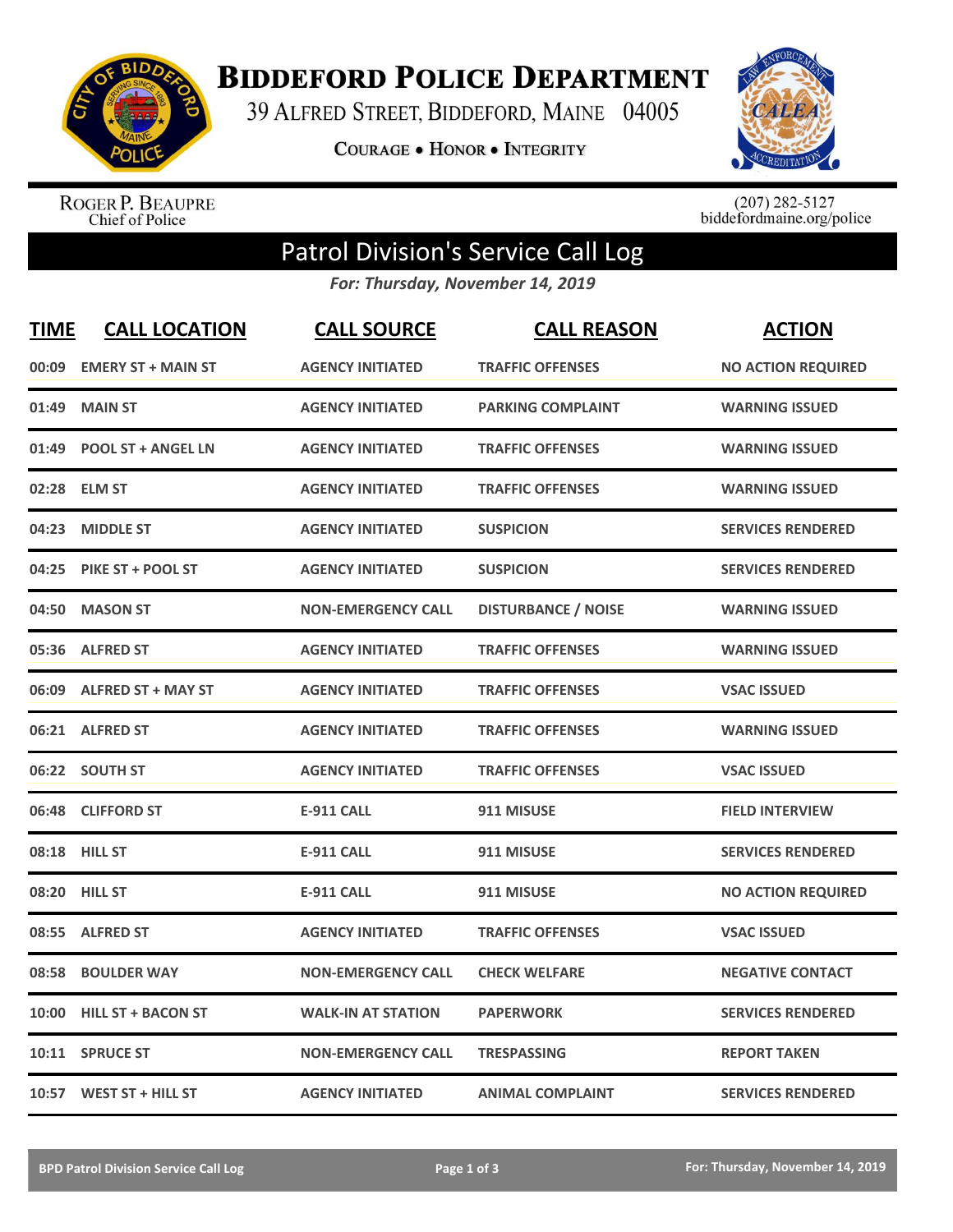| <b>TIME</b> | <b>CALL LOCATION</b>          | <b>CALL SOURCE</b>        | <b>CALL REASON</b>                 | <b>ACTION</b>            |
|-------------|-------------------------------|---------------------------|------------------------------------|--------------------------|
|             | 11:19 SHOPS WAY               | <b>NON-EMERGENCY CALL</b> | <b>SUSPICION</b>                   | <b>NEGATIVE CONTACT</b>  |
|             | 11:23 GEORGE ST               | <b>WALK-IN AT STATION</b> | <b>HARASSMENT</b>                  | <b>REPORT TAKEN</b>      |
|             | 11:58 BACON ST                | <b>WALK-IN AT STATION</b> | <b>PAPERWORK</b>                   | <b>SERVICES RENDERED</b> |
|             | <b>12:49 MAIN ST</b>          | <b>NON-EMERGENCY CALL</b> | <b>DAMAGED SIGN</b>                | <b>SERVICES RENDERED</b> |
|             | 12:59 HILL ST                 | <b>E-911 CALL</b>         | 911 MISUSE                         | <b>SERVICES RENDERED</b> |
|             | 13:03 BEAUDOIN AVE            | <b>E-911 CALL</b>         | 911 MISUSE                         | <b>SERVICES RENDERED</b> |
|             | 13:12 WENTWORTH ST            | <b>NON-EMERGENCY CALL</b> | <b>ANIMAL COMPLAINT</b>            | <b>WARNING ISSUED</b>    |
|             | 13:12 ALFRED ST               | <b>AGENCY INITIATED</b>   | <b>PRO-ACTIVE DV RESPONSE TEAM</b> | <b>NEGATIVE CONTACT</b>  |
|             | 13:24 HILL ST                 | <b>E-911 CALL</b>         | 911 MISUSE                         | <b>SERVICES RENDERED</b> |
|             | 13:26 SUMMER ST               | <b>NON-EMERGENCY CALL</b> | <b>DISTURBANCE / NOISE</b>         | <b>SERVICES RENDERED</b> |
|             | 13:26 POMERLEAU ST            | <b>E-911 CALL</b>         | <b>SUSPICION</b>                   | <b>SERVICES RENDERED</b> |
| 13:43       | <b>MAIN ST</b>                | <b>NON-EMERGENCY CALL</b> | <b>ANIMAL COMPLAINT</b>            | <b>SERVICES RENDERED</b> |
|             | 13:59 CLEAVES ST              | <b>AGENCY INITIATED</b>   | <b>PRO-ACTIVE DV RESPONSE TEAM</b> | <b>NO VIOLATION</b>      |
|             | 14:17 POOL ST + OAK ST        | <b>NON-EMERGENCY CALL</b> | <b>ANIMAL COMPLAINT</b>            | <b>GONE ON ARRIVAL</b>   |
| 14:37       | <b>GREEN ST</b>               | <b>AGENCY INITIATED</b>   | <b>PRO-ACTIVE DV RESPONSE TEAM</b> | <b>NEGATIVE CONTACT</b>  |
|             | 14:46 BRADBURY ST             | <b>AGENCY INITIATED</b>   | <b>PRO-ACTIVE DV RESPONSE TEAM</b> | <b>NO VIOLATION</b>      |
|             | 14:52 MEDICAL CENTER DR       | E-911 CALL                | <b>ALL OTHER</b>                   | <b>SERVICES RENDERED</b> |
|             | 15:03 CLIFFORD ST             | <b>AGENCY INITIATED</b>   | <b>PRO-ACTIVE DV RESPONSE TEAM</b> | <b>NO VIOLATION</b>      |
|             | 15:10 POOL ST                 | <b>NON-EMERGENCY CALL</b> | <b>ANIMAL COMPLAINT</b>            | <b>GONE ON ARRIVAL</b>   |
|             | 15:39 STONE ST                | <b>AGENCY INITIATED</b>   | <b>TRAFFIC OFFENSES</b>            | <b>WARNING ISSUED</b>    |
|             | <b>15:40 GRANITE ST</b>       | <b>WALK-IN AT STATION</b> | <b>CIVIL COMPLAINT</b>             | <b>SERVICES RENDERED</b> |
|             | 15:40 ALFRED ST + BOULDER WAY | <b>NON-EMERGENCY CALL</b> | <b>SUSPICION</b>                   | <b>NEGATIVE CONTACT</b>  |
|             | 15:45 ALFRED ST               | <b>NON-EMERGENCY CALL</b> | <b>LIQUOR LAW VIOLATION</b>        | <b>REPORT TAKEN</b>      |
|             | 16:05 COLE RD                 | <b>NON-EMERGENCY CALL</b> | <b>ASSAULT</b>                     | <b>REPORT TAKEN</b>      |
|             | 16:11 BACON ST                | E-911 CALL                | 911 MISUSE                         | <b>SERVICES RENDERED</b> |
|             | 16:34 PROSPECT ST             | <b>WALK-IN AT STATION</b> | <b>THEFT</b>                       | <b>REPORT TAKEN</b>      |